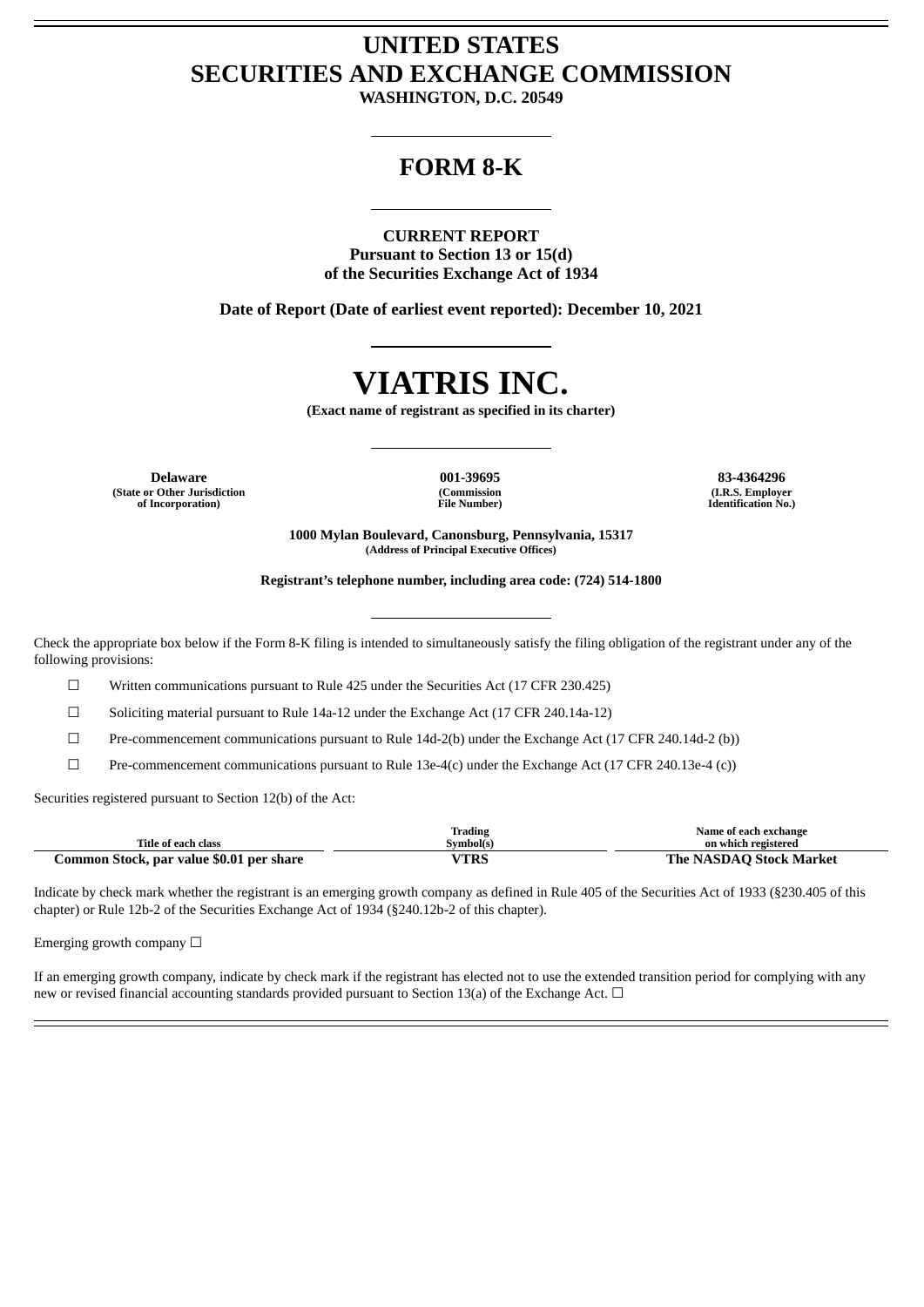#### **Item 5.07 Submission of Matters to a Vote of Security Holders.**

(a) On December 10, 2021, Viatris Inc. ("Viatris" or the "Company") held its annual meeting of shareholders (the "2021 Annual Meeting") to (i) elect four Class I directors, each to hold office until the 2023 annual meeting of shareholders; (ii) approve, on a non-binding advisory basis, the 2020 compensation of the named executive officers of the Company (the "Say-on-Pay vote"); (iii) conduct a non-binding advisory vote on the frequency of the Say-on-Pay vote; and (iv) ratify the selection of Deloitte & Touche LLP as the Company's independent registered public accounting firm for the fiscal year ending December 31, 2021. With respect to each proposal below, any abstentions and broker non-votes were considered for purposes of establishing a quorum but were not considered to be votes cast and therefore had no effect on the vote on any such proposal.

(b) The certified results of the matters voted on at the 2021 Annual Meeting are set forth below.

Proposal No. 1 - Election of the following four Class I directors, each to hold office until the 2023 annual meeting of shareholders:

| Nominee                   | For         | Against     | Abstain   | <b>Broker Non-Votes</b> |
|---------------------------|-------------|-------------|-----------|-------------------------|
| Neil Dimick               | 683,455,088 | 132.158.307 | 1.613.656 | 165,082,886             |
| Michael Goettler          | 807,152,467 | 8.819.491   | 1.255.090 | 165.082.889             |
| Ian Read                  | 693.684.093 | 122.271.977 | 1.270.977 | 165,082,890             |
| Pauline van der Meer Mohr | 711.477.252 | 104.226.899 | 1.532.753 | 165,073,033             |

Each Class I director was elected to hold office until the 2023 annual meeting of shareholders.

Proposal No. 2 – Approval, on a non-binding advisory basis, of the 2020 compensation of the named executive officers of the Company:

| For                       | Against     | Abstain | Broker Non-Votes                                  |
|---------------------------|-------------|---------|---------------------------------------------------|
| 300<br><b>EQ</b><br>(146) | 0.00<br>$-$ | 0.70    | $\sim$ $\sim$<br>.082<br>16 <sup>r</sup><br>2.947 |
|                           |             |         |                                                   |

This proposal was not approved.

Proposal No. 3 – A non-binding advisory vote on the frequency of the Say-on-Pay vote:

| Year            | Years   | 3 Years                                                 | Abstain                   | <b>Broker Non-Votes</b>          |
|-----------------|---------|---------------------------------------------------------|---------------------------|----------------------------------|
| 180 313<br>799, | 698.885 | $\Lambda$ <sup>1</sup><br>$\overline{\phantom{a}}$<br>∸ | 192 <sup>7</sup><br>7.861 | .052.907<br>$\sim$ $\sim$ $\sim$ |
|                 |         |                                                         |                           |                                  |

1 year received a majority of votes cast.

Proposal No. 4 – Ratification of the selection of Deloitte & Touche LLP as the Company's independent registered public accounting firm for the fiscal year ending December 31, 2021:

| For                  | Against    | Abstair         | Non-Votes<br>Broker |
|----------------------|------------|-----------------|---------------------|
| 320                  | $\sqrt{2}$ | $\rightarrow -$ | N/A                 |
| $\sim$ $\sim$ $\sim$ | $\sim$     | $ -$            |                     |
| $\sim$ $\sim$        | ⊿ ≻        | 56              |                     |
| .                    | $\sqrt{1}$ |                 |                     |

This proposal was approved.

(d) The Viatris Board of Directors has determined that the Company will hold future Say-on-Pay votes on an annual basis.